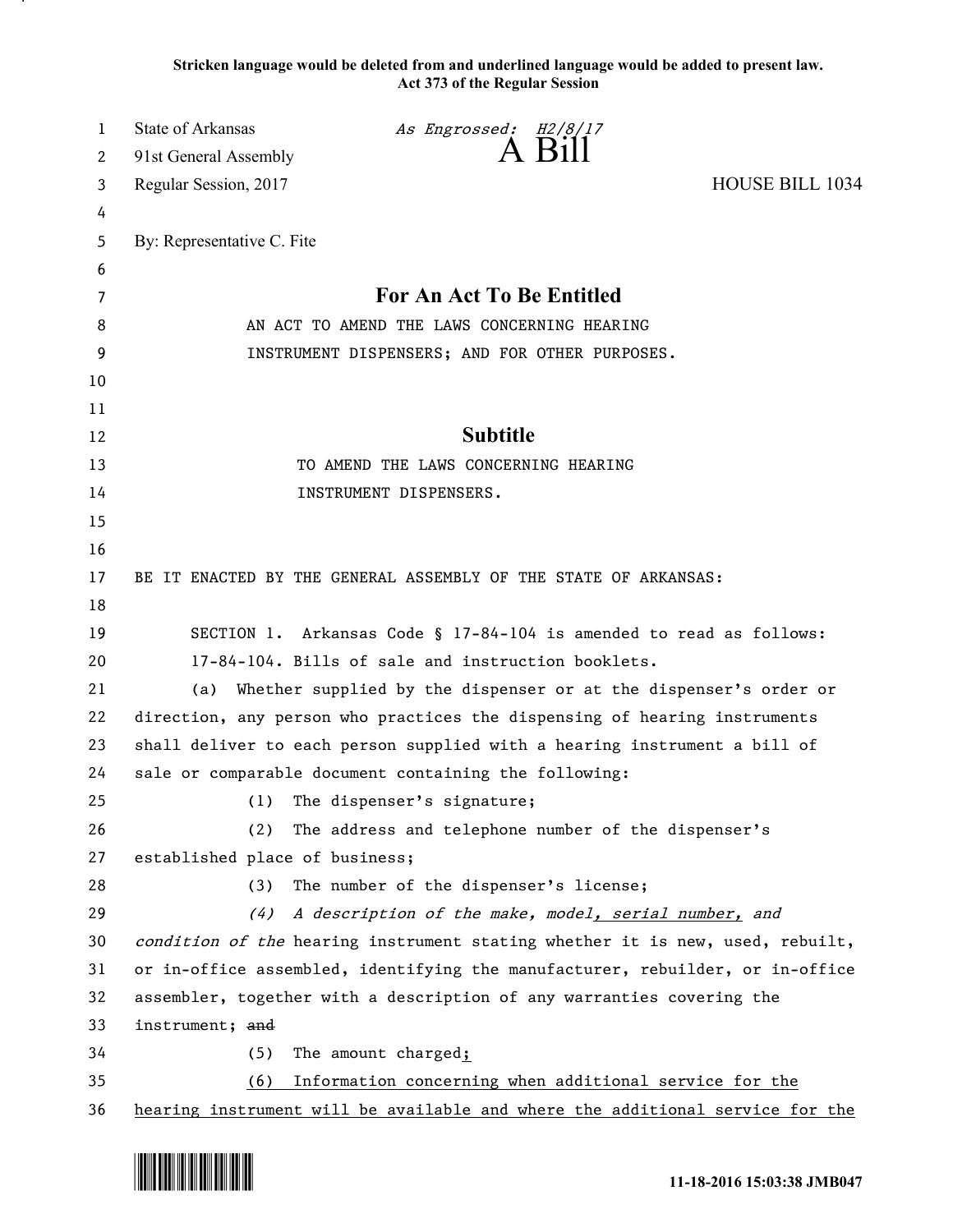As Engrossed: H2/8/17 HB1034

 hearing instrument will be available; and (7) Conditions of additional charges for additional service, including without limitation a testing fee, programming fee, adjustment fee, and other services provided by the dispenser. (b) Additionally, the The dispenser of an in-office assembled hearing instrument shall deliver to the person supplied with the in-office assembled hearing instrument an instruction booklet for the in-office assembled hearing instrument. (c) The Arkansas Board of Hearing Instrument Dispensers may require by rule a dispenser to provide instructions to a person supplied with a hearing instrument on how to file a complaint. SECTION 2. Arkansas Code § 17-84-304(a), concerning the qualifications for licensure and internship, is amended to read as follows: (a) An applicant for a license by examination or for an internship shall: (1) Submit an application on the form and within the time prescribed by the Arkansas Board of Hearing Instrument Dispensers; (2) Pay an application fee in the amount prescribed by the board; and (3) Show to the satisfaction of the board that he or she: (A) Is twenty (20) years of age or older; (B) Has an education equivalent of two (2) or more years of accredited college-level course work from a regionally accredited college or university; and (C) Is of good moral character. SECTION 3. Arkansas Code § 17-84-304(b)(1), concerning the qualifications for licensure and internship, is amended to read as follows: (1)(A) Complete a valid one-year employment internship during which he or she is under the direct personal and physical supervision of a sponsor who has continuously held in good standing for a period of not less than three (3) years either a valid Arkansas hearing instrument dispenser's 34 license or a valid Arkansas audiology license; (B) The board shall determine by rule what constitutes a valid one-year employment internship;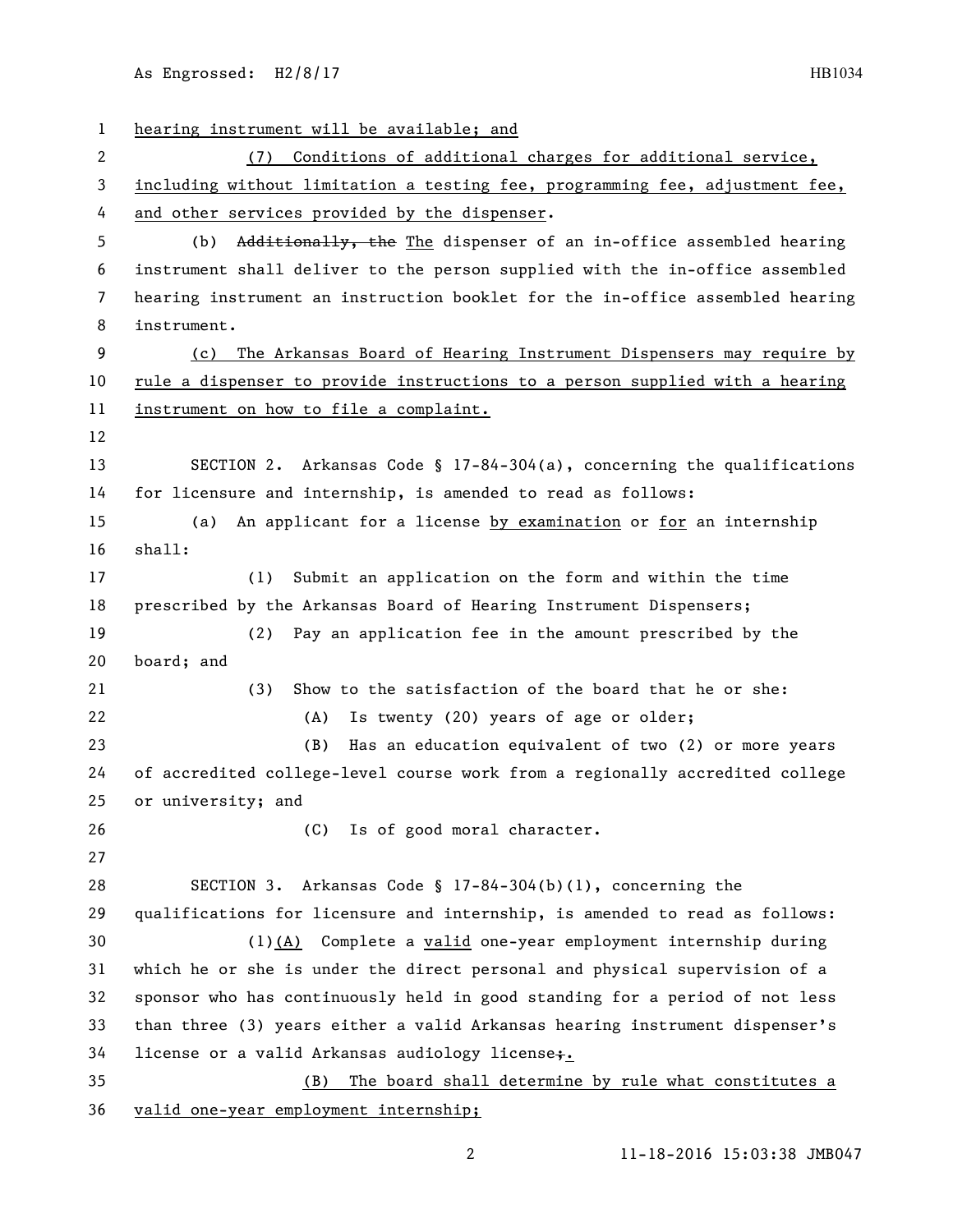SECTION 4. Arkansas Code § 17-84-304(d), concerning the qualifications for licensure and internship, is amended to read as follows: (d)(1) A person participating in a valid internship program as determined by the board under subdivision (b)(1)(B) of this section may take the licensing examination, written or practicum, or both, upon written recommendation of his or her sponsor after successfully completing six (6) months in the internship program. (2) If the person successfully passes the examination, he or she may complete the one-year internship program under the oversight of the sponsor without direct personal and physical supervision if he or she works out of the same place of business as the sponsor. (3) If the person fails any part of the examination, he or she shall complete the full one-year internship before reexamination. (4)(A) Any examination taken during an internship shall be considered as one (1) of three (3) attempts to pass the examination allowed under § 17-84-305(d). (B) After three (3) failed attempts to pass the examination allowed under § 17-84-305(d), the person shall repeat the internship application. (5) It is a violation of this chapter for any person during the course of his or her internship to practice the dispensing of hearing instruments except under: (A) The direct personal and physical supervision of his or her sponsor; or (B) The conditions set out in this subsection. SECTION 5. Arkansas Code § 17-84-306(c)(2)(C), concerning delinquent fees for license renewal, is amended to read as follows: 30 (C) If the license renewal fee is or other requirements for license renewal under this chapter, or both, are delinquent by at least sixty 32 (60) days, the licensee shall be reexamined  $\frac{p}{p+1}$  before the renewal of the license. SECTION 6. Arkansas Code § 17-84-306(d), concerning the requirement of

continuing education for renewal of licenses, is amended to read as follows: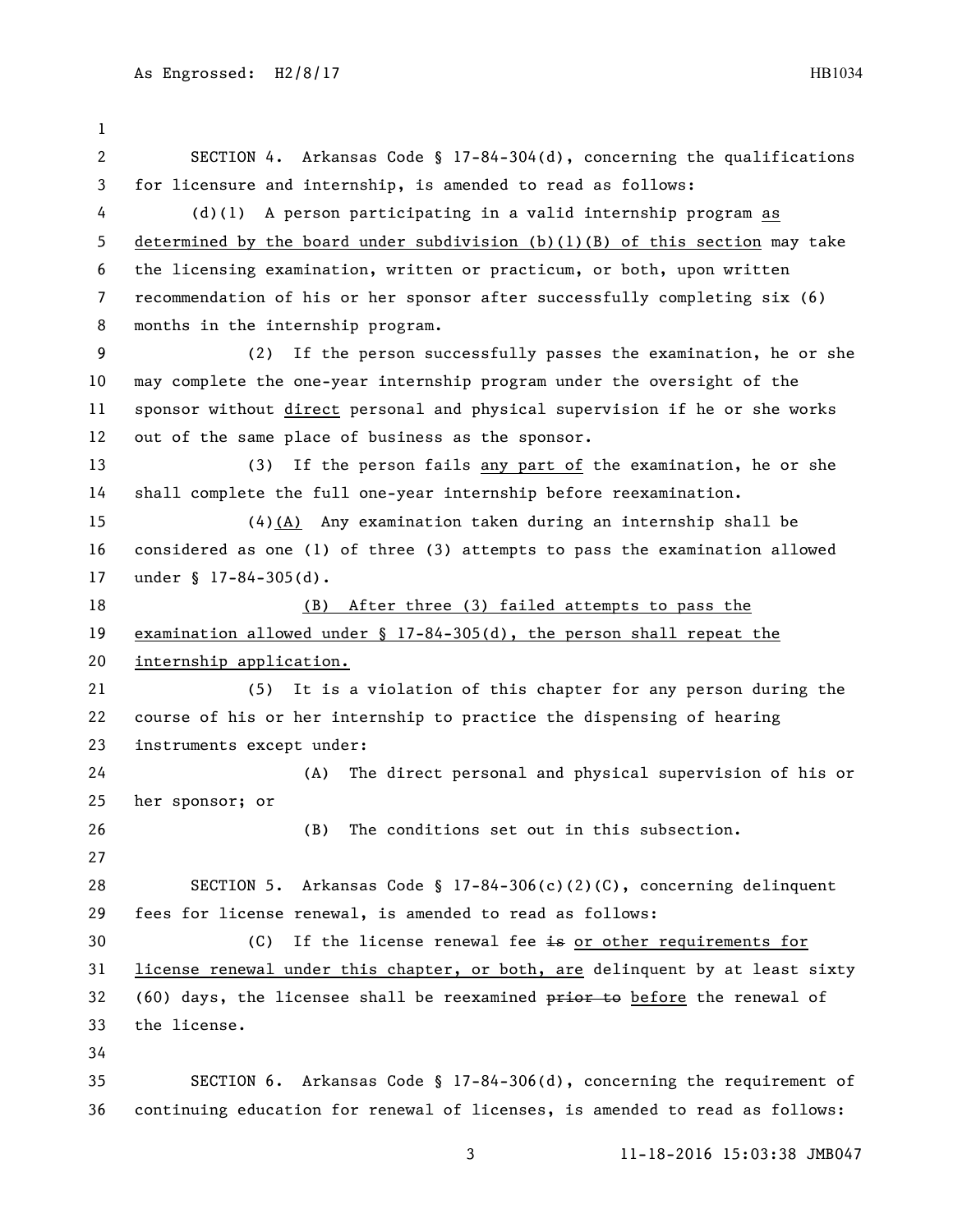| 1  | $(d)(1)$ The board shall require that all applicants seeking renewal of               |  |  |
|----|---------------------------------------------------------------------------------------|--|--|
| 2  | their licenses shall:                                                                 |  |  |
| 3  | (A) show Show proof of attending during the preceding year                            |  |  |
| 4  | a minimum of twelve (12) hours of board-approved continuing education in the          |  |  |
| 5  | methods and techniques of testing for and fitting hearing instruments,                |  |  |
| 6  | including at least one (1) hour of ethics.;                                           |  |  |
| 7  | $(2)(B)$ The board shall require that all applicants seeking                          |  |  |
| 8  | renewal of their licenses shall present Present written evidence of annual            |  |  |
| 9  | calibration of all audiometers and tympanometers to current national                  |  |  |
| 10 | standards; and                                                                        |  |  |
| 11 | (C) Provide a blank copy of the currently used bill of                                |  |  |
| 12 | sale or comparable document provided to patients under § 17-84-104.                   |  |  |
| 13 | $\left(\frac{4}{3}\right)(2)$ The board shall require that all new applicants and all |  |  |
| 14 | applicants seeking renewal of their licenses shall state whether they are             |  |  |
| 15 | engaged in the practice of dispensing in-office assembled hearing                     |  |  |
| 16 | instruments.                                                                          |  |  |
| 17 |                                                                                       |  |  |
| 18 | SECTION 7. Arkansas Code Title 17, Chapter 84, Subchapter 3, is                       |  |  |
| 19 | amended to add an additional section to read as follows:                              |  |  |
| 20 | 17-84-310. Mobile units.                                                              |  |  |
| 21 | (a) As used in this section, "mobile unit" means a hearing instrument                 |  |  |
| 22 | dispensing site that occurs at any place other than a permanent physical              |  |  |
| 23 | location.                                                                             |  |  |
| 24 | $(b)(1)$ A person engaging in the practice of dispensing hearing                      |  |  |
| 25 | instruments as described in this chapter and by rules of the board shall              |  |  |
| 26 | notify the Arkansas Board of Hearing Instrument Dispensers thirty (30) days           |  |  |
| 27 | in advance of conducting business as a mobile unit.                                   |  |  |
| 28 | (2) The notification shall include the dates of operation of the                      |  |  |
| 29 | mobile unit, times of operation of the mobile unit, and locations of                  |  |  |
| 30 | operation of the mobile unit.                                                         |  |  |
| 31 | $(c)(1)$ A mobile unit shall meet all requirements of the board as                    |  |  |
| 32 | established by rule.                                                                  |  |  |
| 33 | The board may inspect a mobile unit during regular hours of<br>(2)                    |  |  |
| 34 | operation.                                                                            |  |  |
| 35 | This section shall apply to the testing of hearing and the<br>(d)(1)                  |  |  |
| 36 | dispensing of hearing instruments regardless of where the service occurs.             |  |  |

4 11-18-2016 15:03:38 JMB047